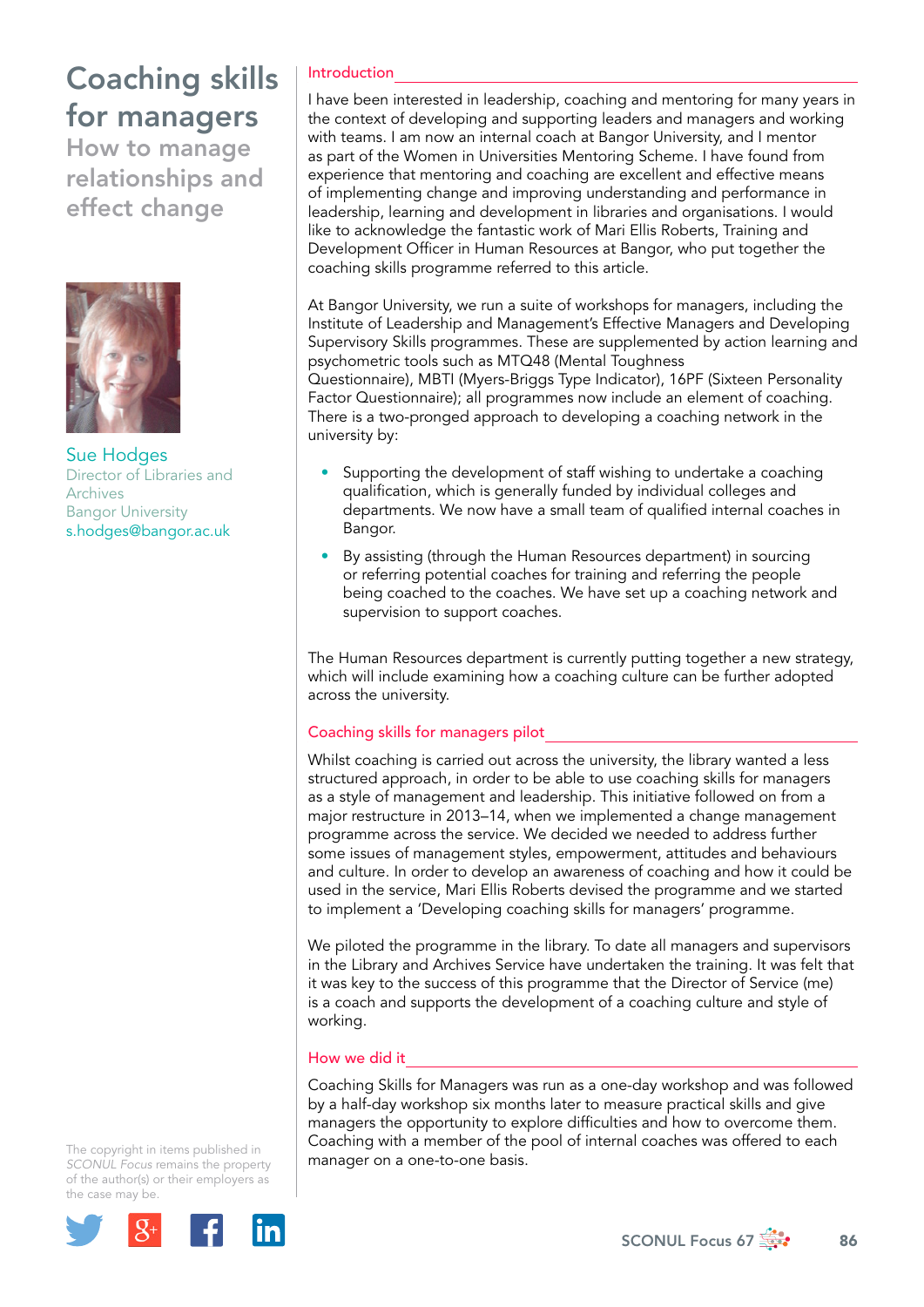# Coaching skills for managers

How to manage relationships and effect change

The programme focused on the knowledge and skills needed in order to use the coaching style with colleagues, staff and others. Participants explored the appropriateness of coaching in different situations. Informal coaching was advocated as a style of management that encourages staff to participate in the decision-making process, and to make decisions they trust; it encourages a sense of ownership and responsibility.

## Format of the programme

In order to set the scene, the distinction between coaching and mentoring was examined, along with the advantages and disadvantages of coaching for the individual manager, the person being coached and the organisation. The application of coaching skills by managers in the workplace was also discussed, and it acknowledged that there will obviously be times when coaching is not appropriate. The following questions were raised and discussed:

- When is it appropriate and when it is not?
- What will be different?
- What will be difficult for you?
- Why is it an investment?

The skills development focused heavily on the following:

- Listening, questioning, reflecting and summarising. This takes a large proportion of the session and is based on practical activities and practising the skills.
- Communication tone, body language, types of questions

During the full-day session, demonstration videos were used. One was from Videoarts; another was developed internally to demonstrate the GROW Model – i.e. goals, reality, options and will. It was developed by Sir John Whitmore and provides an excellent framework and structure to guide the coach. It includes actions that are SMART (specific, measurable, achievable, and relevant and time-bound). Further information can be found at: [https://www.mindtools.](https://www.mindtools.com/pages/article/newLDR_89.htm) [com/pages/article/newLDR\\_89.htm](https://www.mindtools.com/pages/article/newLDR_89.htm)

The group briefly explored other coaching models, but focused mainly on the GROW model. The best advice was to keep it simple at this stage. The importance of self-awareness and having an appreciation of different perspectives was explored. Fundamental to the role of coach is the ability to get the person being coached to consider situations from different perspectives before deciding on the way forward.

Emotional intelligence, personal iceberg (Bom 1992), Johari's Window (Businessballs 2016) and setting SMART objectives were touched upon so that participants had several tools at their disposal. These are standard on most managerial courses.

### Practical coaching

The latter part of the session was dedicated to practising coaching in groups of three: participants took the role of coach, person being coached, and observer by turn. They were encouraged to use the GROW model; handouts contained examples of coaching questions. The observer ensured that the session did not overrun fifteen minutes; up to ten minutes were allowed for feedback within the group; this was then summarised in the plenary.

#### Issues to address

It is important to be mindful of the potential of coaching overkill. It is an excellent communication style, but using it when it is not appropriate can in

The copyright in items published in *SCONUL Focus* remains the property of the author(s) or their employers as the case may be.



SCONUL Focus 67  $\frac{1}{200}$  87